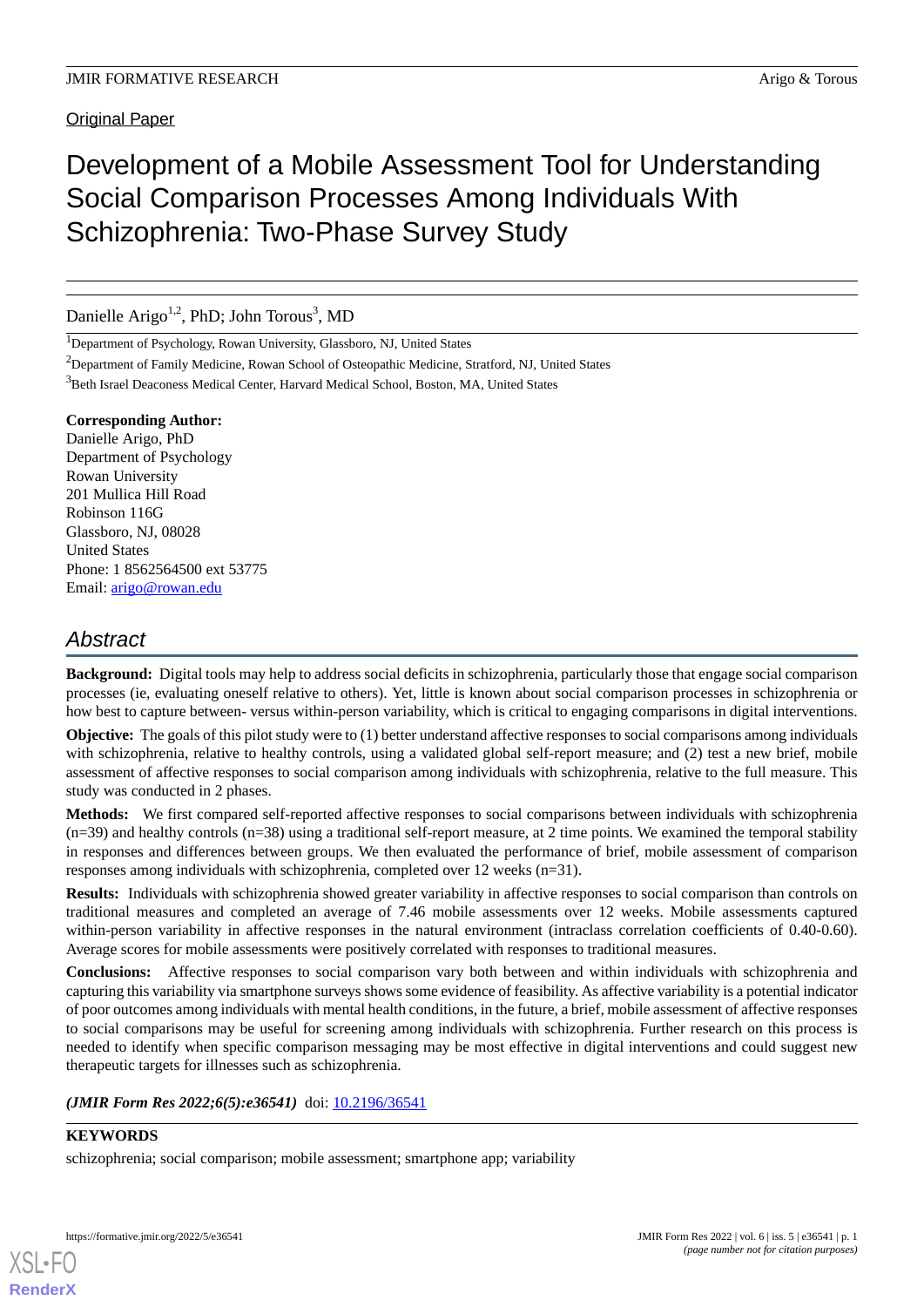# *Introduction*

Schizophrenia currently affects approximately 1% of the US population [\[1](#page-6-0)]. Available pharmacological treatments can address positive symptoms (eg, hallucinations, delusions), but they are not as effective for negative symptoms (eg, amotivation, social deficits) [\[2](#page-6-1)], which are associated with greater disability and impairment [[3\]](#page-6-2). While specialized therapies exist to help treat the social deficits in schizophrenia, access to them remains limited [\[4](#page-7-0)], and understanding ways to encourage social engagement remains a core priority for research and clinical care.

Across health care, digital technologies have the potential to increase access to and improve quality of care. Digital treatments for mental health conditions, such as those delivered via smartphone apps, are popular and over 10,000 already exist [[5\]](#page-7-1). However, sustained engagement with app-based treatments is low: after 2 weeks, 96% of those who download a mental health app have stopped engaging with it  $[6]$  $[6]$ . Given the relapse, remitting, or chronic pattern of mental illnesses such as schizophrenia, sustained engagement is critical for digital treatments to have maximal impact. Strategies to boost engagement with these treatments include use of social networks to promote social support [\[7](#page-7-3)]. Evidence shows that social networks are currently the most effective means to drive sustained engagement with mental health apps, and that apps that offer social support have higher rates of engagement than those that do not  $[6]$  $[6]$ .

In addition to processes such as social support, the efficacy of social networks to drive engagement (and consequent behavior change) rests in part on *social comparison* processes. Comparing one's opinions, skills, or behaviors to those of relevant others allows people to evaluate themselves, which reduces uncertainty in these domains [\[8](#page-7-4)]. Theory and evidence indicate that people make *upward comparisons* (comparing themselves to someone better off) or *downward comparisons* (comparing themselves to someone worse off), and that these comparisons can have a range of consequences for both short-term affect and longer-term behavior [[9\]](#page-7-5). The effects of comparisons depend on a variety of person-level and contextual factors, including perceived similarity to the comparison target [[10\]](#page-7-6).

Specifically, the Identification/Contrast Model [\[11](#page-7-7)], which has been applied often in chronic illness populations, suggests that focusing on similarities between the self and an upward comparison target (*upward identification*) leads to positive affective responses, such as increased confidence in one's ability to achieve the target's status and motivation to engage in related behaviors. Focusing on differences between the self and an upward target (*upward contrast*) has the opposite effect, as it highlights the comparer's inferiority and may suggest that a similar status is not achievable. Conversely, focusing on similarities with a downward target (*downward identification*) leads to negative affective responses, as this confirms that the comparer's situation is or will become grave. Focusing on differences between the self and a downward target (*downward contrast*) can alleviate anxiety and boost positive affect, as the comparer is already doing better than someone else.

In addition, there is ample evidence that people with mental health conditions (eg, major depression, anxiety disorders) may use and respond to comparisons differently than people without these conditions  $[12,13]$  $[12,13]$  $[12,13]$  $[12,13]$ , though the extent to which identification and contrast processes contribute to these differences is unknown. Specifically, within-person *variability* in affective response associated with identification versus contrast may help to explain these differences. Greater (vs. lesser) affect variability is associated with poorer mental health outcomes, such as lower self-esteem, worse depressive symptoms, and more neuroticism [\[14](#page-7-10)], as well as more frequent alcohol use [[15\]](#page-7-11). A better understanding of variability in affective responses to social comparison in schizophrenia would be useful for treatment, given the disease-specific needs to improve social outcomes and general needs to improve engagement with digital treatments (eg, mobile apps) that afford the potential of scalable and accessible care. Social comparison offers a theoretical basis with real-world applicability to drive engagement with digital treatments in this population.

Although both upward and downward comparisons are common in illnesses such as cancer [\[10](#page-7-6)], prior research suggests that those with schizophrenia predominantly use downward comparisons [\[16](#page-7-12)], and that downward comparisons may propagate delusional states [[17\]](#page-7-13). However, this research is limited in scope, and to date, the topic has received little attention. Further, despite the frequency with which social comparison is cited as a feature of digital health apps [[18\]](#page-7-14), little is known about *how* social comparison drives engagement and outcomes with apps, especially apps designed for chronic mental illness. Understanding the impact of social comparison in this context is critical, as negative uses of social comparison (eg, upward contrast or downward identification) could reduce app engagement and motivation for healthy behavior, while positive use (eg, upward identification or downward contrast) could drive sustained engagement and healthy behaviors. At present, however, it is not clear how best to assess patients'identification and contrast processes in the context of a digital environment.

Effective assessments should be ecologically valid and respond to known contextual influences on social comparison processes [[19\]](#page-7-15)—specifically, that they will capture variability in responses for the same person over time, as well as differences between people that are more stable over time [\[20](#page-7-16)]. This distinction is particularly necessary for examining affective variability and has been identified as critical to advancing clinical science in schizophrenia [\[21](#page-7-17),[22\]](#page-7-18). Ideally, these assessments also would be brief and conducive to integration with other app features, to allow these features to adapt to immediate or longer-term shifts in response to social comparisons. As no such assessment tool exists, the aims of this pilot study were to differentiate between- versus within-person variability in responses to a global social comparison measure among individuals with schizophrenia and healthy controls, and to examine the performance of a brief, mobile version of this measure among individuals with schizophrenia. The research questions and exploratory hypotheses that guided this study were:

1. How do self-reported responses to social comparisons among individuals with schizophrenia compare with those of healthy controls? We expected to observe stronger

 $XS$  $\cdot$ FC **[RenderX](http://www.renderx.com/)**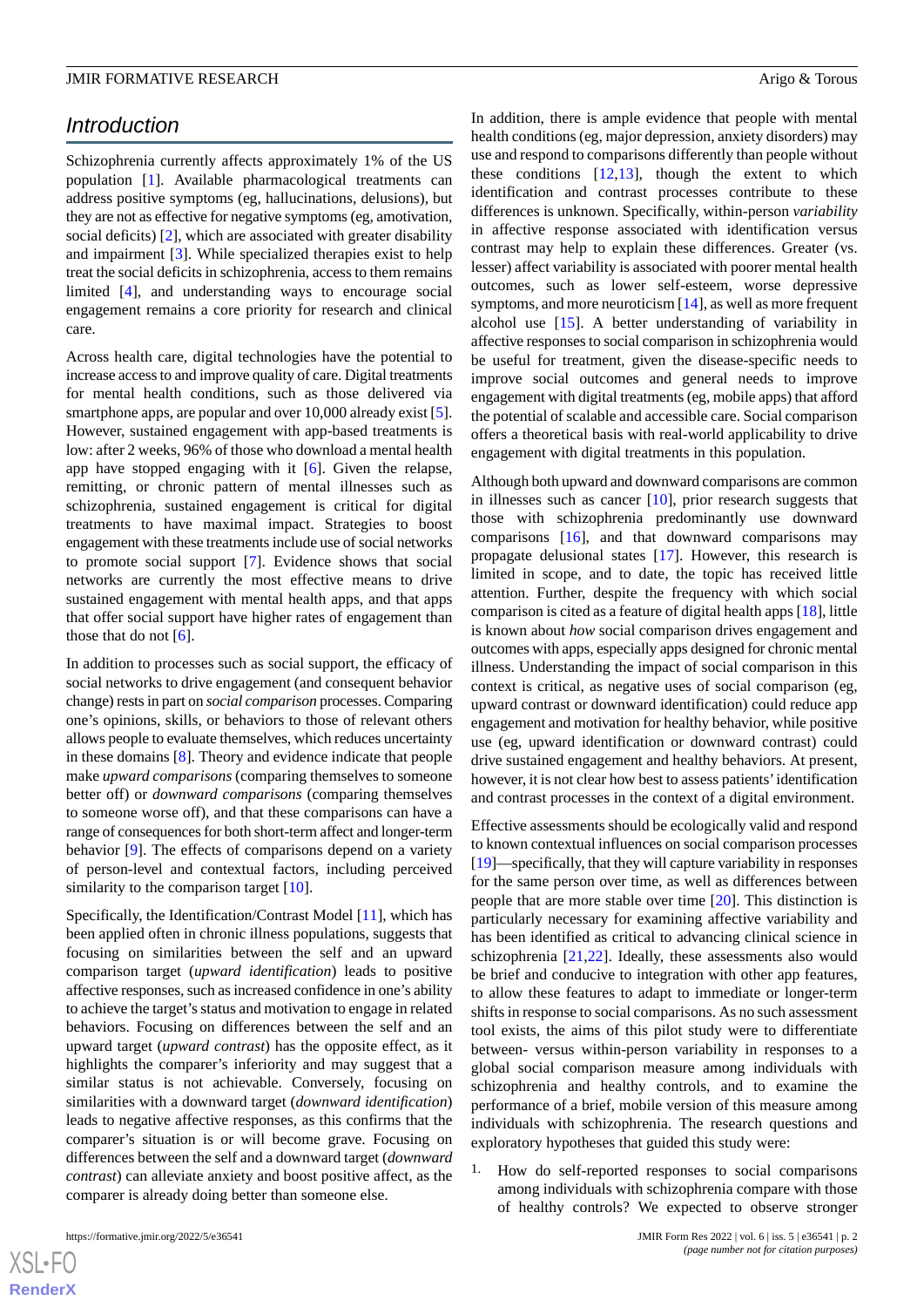negative or weaker positive responses to comparisons among those with schizophrenia.

2. A. How much within-person variability is there in self-reported responses to social comparisons? We expected to observe meaningful within-person variability in affective responses to social comparisons.

B. Does variability differ between individuals with schizophrenia and healthy controls? We expected to observe greater within-person variability in affective responses to social comparisons among individuals with schizophrenia.

3. Among individuals with schizophrenia, does a brief mobile assessment of self-reported responses to social comparisons show convergent validity with the full scale? We expected to observe moderate to strong correlations between scores on the full and mobile versions of this measure.

# *Methods*

# **Participants and Procedure**

Procedures were approved by the institutional review board at the supporting institution and all participants provided written informed consent. Adults with schizophrenia were recruited from outpatient clinics in a large city in the northeastern United States region, where diagnosis was verified through clinical records. Control participants were recruited via online social media postings targeting college students in the same city. Control participants were assessed in person and were eligible if they did not screen positive for mental illness based on the Mini International Neuropsychiatric Interview [\[23\]](#page-7-19). Smartphone ownership and ability to run the study app on that smartphone, age 18 or older, and ability to participate in informed consent processes were the inclusion criteria in both samples.

Participants were 39 patients with schizophrenia (20/39, 51%, men; mean age 37.45 [SD 14.86] years) and 38 healthy controls (17/38, 45%, men; mean age 30.50 [SD 16.65] years; [Table 1\)](#page-2-0). As part of a larger clinical battery, all participants completed the full Identification-Contrast Scale (described below) in the clinic, both at the start of the study and at the second visit 3 months later. A total of 59 participants returned for the 3-month follow-up (n=31 patients, n=28 healthy controls); rates of attrition did not differ between samples ( $\chi^2$ <sub>1</sub>=0.05; *P*=.82). All participants were compensated for in-person assessments at US \$20 per visit.

During 12 weeks of mobile assessment that occurred between clinic visits, the mobile version of the Identification-Contrast Scale developed for this study (also described below) appeared twice per week, among patients with schizophrenia only. A total of 24 patients completed mobile assessments during the 12-week window. Participants were oriented to the questions in person. When using the app between sessions, participants were free to ignore any mobile surveys and were not compensated on the basis of completion.

<span id="page-2-0"></span>**Table 1.** Demographic information for individuals with schizophrenia and healthy controls.

| Demographic                                          | Individuals with schizophrenia $(n=39)$ | Healthy controls $(n=38)^{a}$ |
|------------------------------------------------------|-----------------------------------------|-------------------------------|
| Age, mean (SD)                                       | 37.45 (14.86)                           | 30.50(16.65)                  |
| Gender, $n$ $(\%)$                                   |                                         |                               |
| Men                                                  | 20(51)                                  | 17(45)                        |
| Women                                                | 19(49)                                  | 19(50)                        |
| Race, n $(\%)^b$                                     |                                         |                               |
| American Indian or Alaskan native                    | 4(10)                                   | 0(0)                          |
| Asian American                                       | 1(3)                                    | 25(66)                        |
| <b>Black or African American</b>                     | 11(28)                                  | 3(8)                          |
| Multiracial or other                                 | 1(3)                                    | 2(5)                          |
| White                                                | 21(54)                                  | 6(16)                         |
| Education, $n$ $(\%)$                                |                                         |                               |
| Four-year college graduate or higher                 | 14(36)                                  | 30(79)                        |
| Some college                                         | 11(28)                                  | 3(8)                          |
| High-school graduate/General Educational Development | 11(28)                                  | 3(8)                          |
| Some high school                                     | 3(8)                                    | 0(0)                          |

<sup>a</sup>Two participants did not provide complete demographic information. <sup>b</sup>One participant did not specify their race.

# **Full Measure (All Participants)**

The Identification-Contrast Scale [[24\]](#page-7-20) is a 12-item measure of positive and negative responses to comparisons with upward

[XSL](http://www.w3.org/Style/XSL)•FO **[RenderX](http://www.renderx.com/)**

and downward targets, allowing for inferences about identification and contrast with each directional target. The measure has subscales for each direction and type of response (upward identification, upward contrast, downward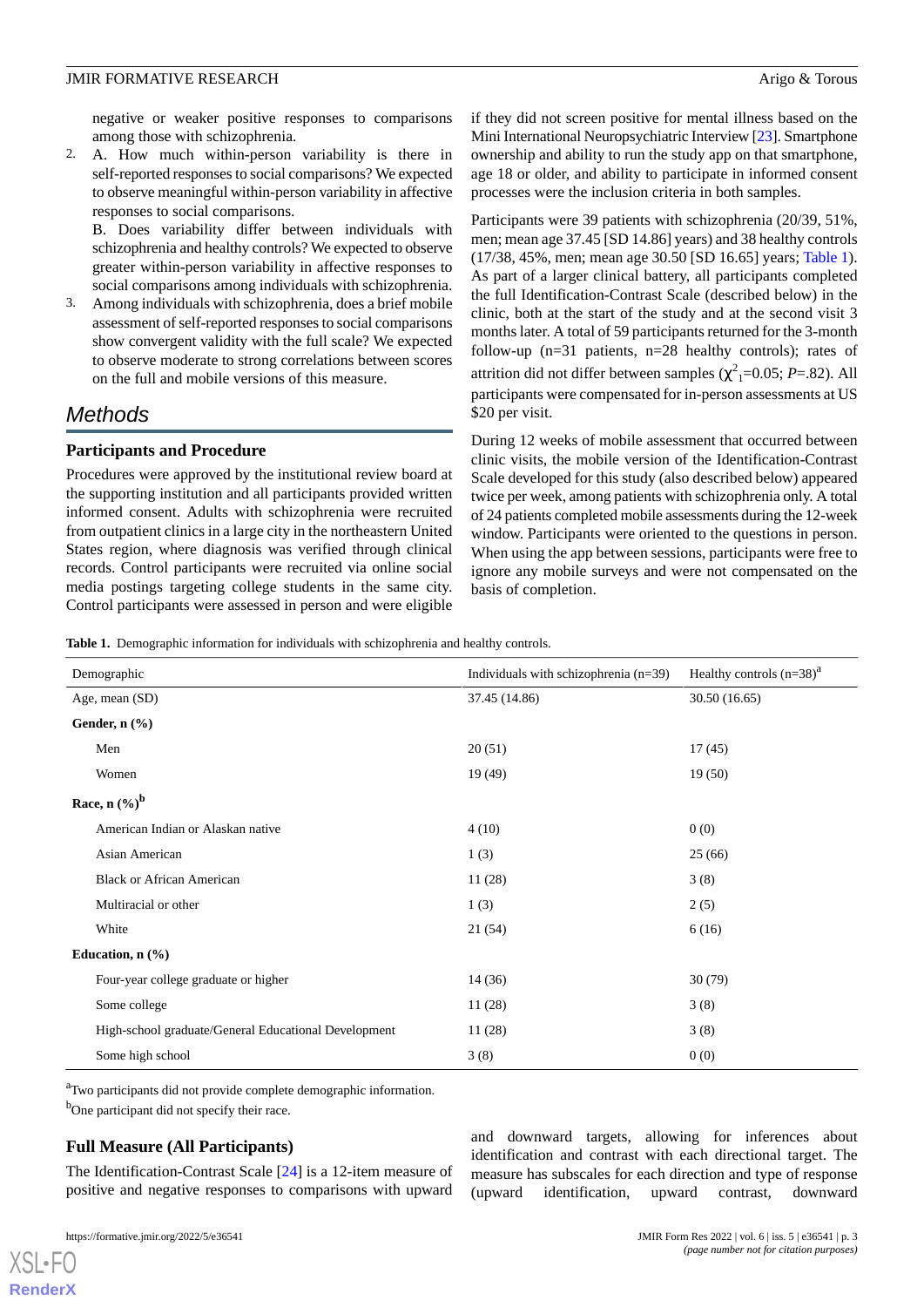identification, and downward contrast), with 3 items per subscale. Items such as "When I see or think about others who are doing better than I am, I am pleased that things can get better" are rated on a scale of 1 (*not at all*) to 5 (*strongly*). Responses for the 3 items associated with each subscale are averaged to create subscale scores; higher scores on each subscale indicate stronger perceptions of identification or contrast with the relevant target (upward vs. downward). This measure has shown strong psychometric properties among individuals with chronic conditions such as cancer [[25\]](#page-7-21) and traumatic brain injury  $[26]$  $[26]$ . In this study, internal consistency estimates (Cronbach  $\alpha$ ) across all participants at baseline were high for all subscales: .84 for upward identification, .78 for upward contrast, .83 for downward identification, and .85 for downward contrast.

# **Mobile Assessment (Individuals With Schizophrenia Only)**

The mobile version of the Identification-Contrast Scale was designed to maximize the power of the full scale while limiting the number of items to be completed in the natural environment. To achieve this balance, the item on each scale with the highest factor loadings was selected for delivery via mobile app [[24\]](#page-7-20). These were *When I see or think about others who are doing better than I am, I realize that it's possible to improve* (upward identification); *When I see or think about others who are doing better than I am, I feel frustrated about my own situation* (upward contrast); *When I see others who are doing worse than I am, I feel fear that my future will be similar to them* (downward identification); and *When I see others who are doing worse than I am, I feel relieved about my own situation* (downward contrast). We retained the exact wording of these items to maintain their validity. During orientation to the measures, however, participants were instructed to respond to these items with their recent (rather than global or aggregated) experiences; specifically, they were asked to focus on their experiences since the last assessment.

#### **Data Analysis**

Descriptive statistics for each subscale of the full Identification/Contrast measure included means and SDs for each group (individuals with schizophrenia vs. healthy controls) at each time point. To address the first research question, independent *t* tests with associated Cohen d effect sizes were used to compare scores between groups at each time point. With respect to the second research question, 2-level multilevel models with restricted maximum likelihood estimation were

used to account for assessment points (level 1) nested within individuals (level 2). Intraclass correlation coefficients (ICCs) were calculated from empty models to determine the proportions of variance attributable to stable, between-person differences and within-person variation (plus error; research question 2A), and differences between groups were tested with model comparisons ( $\chi^2$ ; research question 2B).

The third research question was addressed in 2 ways. First, descriptive information was examined to determine how often individuals with schizophrenia completed mobile assessments of social comparison responses and how much variability in their responses was between- versus within-person. Second, bivariate correlations (*r*) were calculated between full-scale scores and the average of each participant's brief mobile assessments. Given the small sample size for this preliminary study, particularly for individuals with schizophrenia who completed mobile assessments (n=24), the criterion for statistical significance was set at  $P<.10$ , and effect size estimates were emphasized for interpretation of findings.

#### **Ethical Approval**

The Institutional review board at Beth Israel Deaconess Medical Center has approved this study (institutional review board protocol number: 2017P000359).

# *Results*

# **Identification and Contrast Among Individuals With Schizophrenia Versus Healthy Controls**

Descriptive statistics for each group by time point are presented in [Table 2](#page-4-0). At time 1, individuals with schizophrenia reported stronger tendencies toward upward contrast ( $t_{76}=2.82$ ,  $d=0.63$ ) and downward identification ( $t_{76}$ =3.10,  $d$ =0.69) than healthy controls (*P*s<.01), and both differences were associated with medium effect sizes. At time 2, the group difference for downward identification persisted  $(t_{56}=2.66, d=0.71; P=.01)$ , and a group difference for downward contrast emerged (ie, individuals with schizophrenia reported weaker tendencies;  $t_{56}$ =–2.35, *d*=0.63; *P*=.02). However, the group difference for upward contrast disappeared at time 2 (t<sub>56</sub>=1.54; *P*=.13). Groups did not differ with respect to upward identification at either time point (*P*s>.57). Thus, for 3 of 4 subscales, individuals with schizophrenia reported stronger tendencies toward negative-outcome comparisons, and weaker tendencies toward positive-outcome comparisons than did healthy controls.

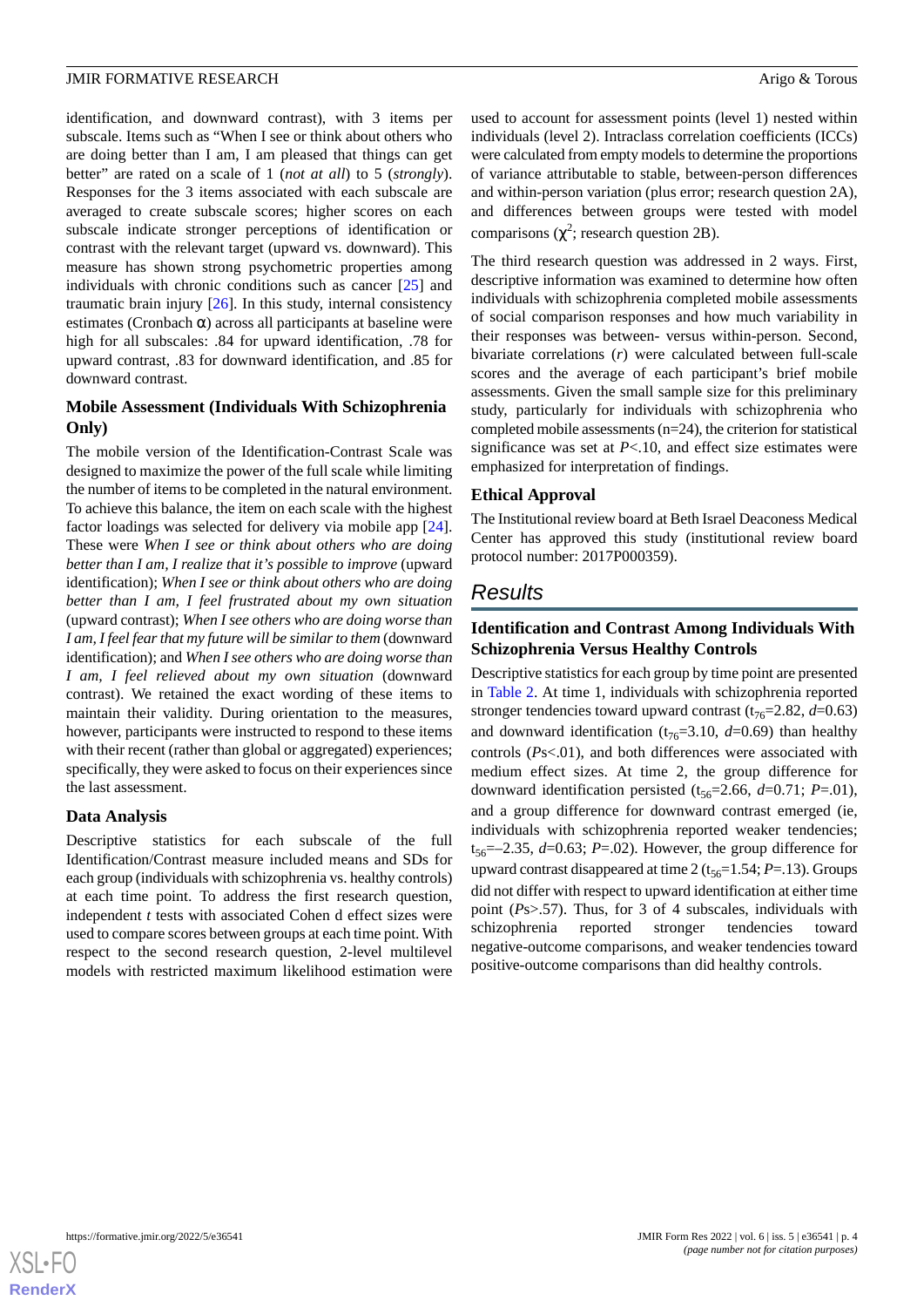<span id="page-4-0"></span>**Table 2.** Descriptive statistics for traditional self-report measures and differences between individuals with schizophrenia and healthy controls.

| Response to comparison  | Individuals with schizophrenia, mean (SD) |            | Healthy controls, mean (SD) Differences between samples |
|-------------------------|-------------------------------------------|------------|---------------------------------------------------------|
| Time 1 <sup>a</sup>     |                                           |            |                                                         |
| Upward identification   | 4.06(1.08)                                | 4.19(0.99) | $t_{76} = -0.57, d = 0.13$                              |
| Upward contrast         | 2.54(1.35)                                | 1.81(0.92) | $t_{76} = 2.82^b$ , d=0.63                              |
| Downward identification | 2.06(1.26)                                | 1.37(0.55) | $t_{76} = 3.10^b$ , d=0.69                              |
| Downward contrast       | 3.36(1.26)                                | 3.78(0.97) | $t_{76}$ =1.69, $d$ =0.37                               |
| Time $2^{\rm c}$        |                                           |            |                                                         |
| Upward identification   | 3.92(1.11)                                | 4.01(0.86) | $t_{56} = 0.33, d = 0.09$                               |
| Upward contrast         | 2.57(1.29)                                | 2.07(1.18) | $t_{56}=1.54, d=0.40$                                   |
| Downward identification | 2.22(1.26)                                | 1.49(0.71) | $t_{56} = 2.66^d, d = 0.71$                             |
| Downward contrast       | 2.88(1.42)                                | 3.62(0.91) | $t_{56} = -2.35^d, d = 0.63$                            |

 $a_{n=39}$  and 38 for columns 2 and 3, respectively.

 $c_{n=31}$  and 28 for columns 2 and 3, respectively.  $d_{P<.05}$ .

# **Variability in Identification and Contrast**

Across time points and participant groups, ICCs for upward and downward identification were 0.40 and 0.41, respectively, indicating that approximately 40% of variability in these tendencies was due to stable, between-person differences, whereas 60% was due to within-person variation (and error). Stability estimates for upward and downward contrast were slightly higher (ICCs 0.60 and 0.57, respectively), though within-person variation components for all 4 scales were statistically significant (*P*s<.01). Moreover, individuals with schizophrenia showed greater variability in responses to social comparison than healthy controls on 3 of 4 subscales (upward contrast:  $\chi^2$ <sub>1</sub>=8.20; downward identification:  $\chi^2$ <sub>1</sub>=25.70; downward contrast:  $\chi^2$ <sub>1</sub>=8.70; *Ps*<.03). The exception was for upward identification  $(\chi^2_{1} = 1.50; P = .50)$ , where variability did not differ between groups.

# **Brief Mobile Assessment of Identification and Contrast**

Among individuals with schizophrenia, there was considerable between-person variability in the number of mobile assessments of social comparison responses completed during the 12-week assessment window. These individuals completed assessments between 1 and 28 times, with an average of 7.46 times per person (SD 6.47). ICCs showed that 40%-60% of variability in response to each item was attributable to stable, between-person differences [\(Table 3\)](#page-5-0), with the remaining 40%-60% capturing within-person variation across assessments and error. Between-person, average scores for mobile assessments of social comparison responses were positively correlated with responses to the same items when they were completed as part of the full measures (ie, at times 1 and 2). The strength of these associations ranged from *r*=0.17 to 0.72 (*P*s<.10). Mobile assessment of downward contrast showed the most consistent positive associations, with  $r=0.55$  at time 1 and  $r=0.66$  at time 2 (*P*s<.02). Moreover, scores on 1-item assessments were positively correlated with subscale scores on the full measures, with the strength of associations ranging from  $r=0.24$  to 0.76 ([Table 3](#page-5-0)).



 $b_{P<.01}$ .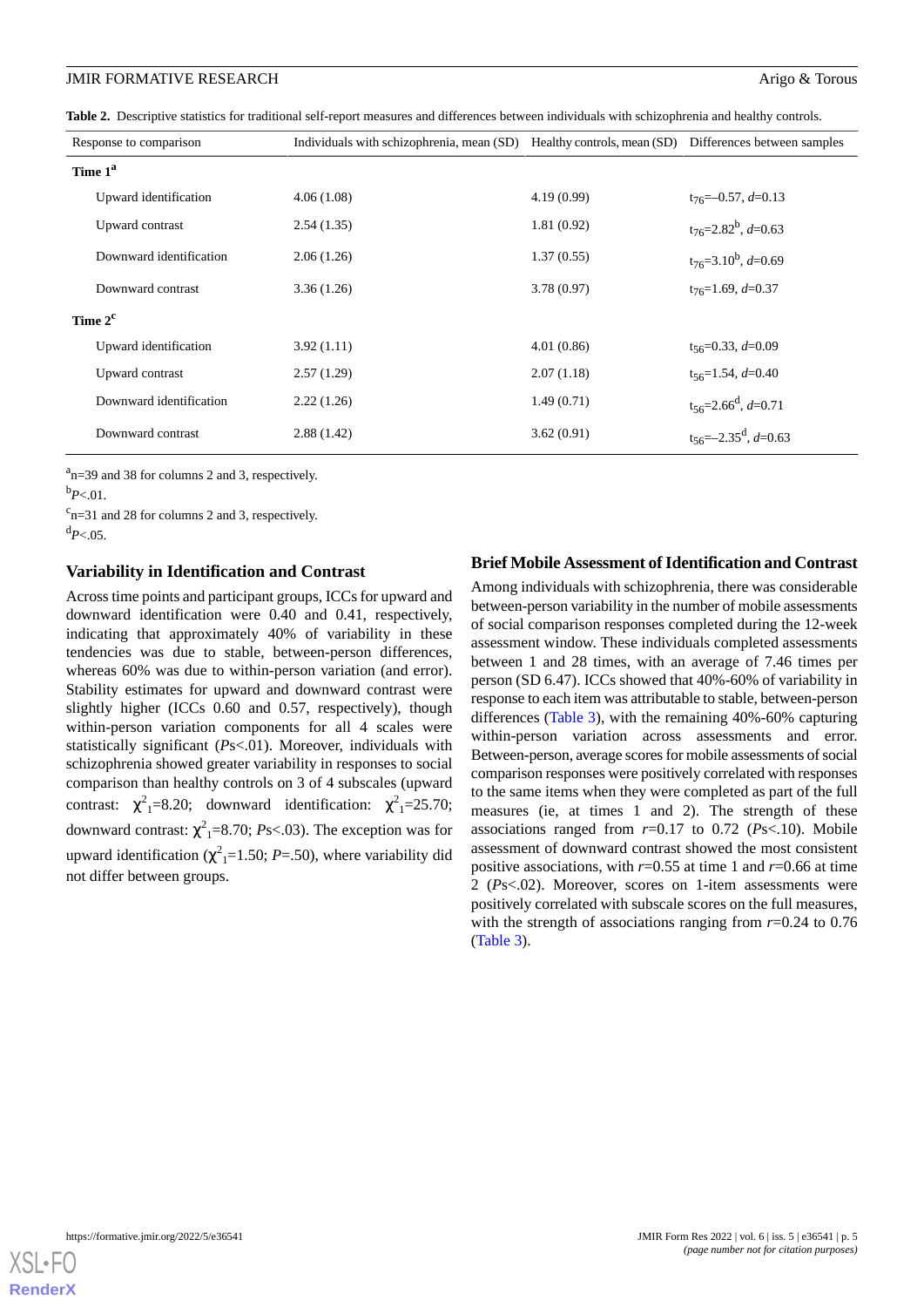<span id="page-5-0"></span>**Table 3.** Variability estimates for mobile social comparison response measure and relations with traditional self-report measure among individuals with schizophrenia (n=24).

| Response to comparison  | Variability estimate (intraclass<br>correlation coefficient) | Relation with time 1 score $(r)$ | Relation with time 2 score $(r)$ |
|-------------------------|--------------------------------------------------------------|----------------------------------|----------------------------------|
| Upward identification   | 0.40                                                         | 0.38 <sup>a</sup>                | 0.24                             |
| Upward contrast         | 0.60                                                         | $0.53^{b}$                       | 0.33                             |
| Downward identification | 0.41                                                         | 0.40 <sup>a</sup>                | $0.76^{\circ}$                   |
| Downward contrast       | 0.57                                                         | 0.50 <sup>b</sup>                | $0.74^{\circ}$                   |

<sup>a</sup>*P*<.10.

 $b_{P<.05}$ .

 $c_{P<.01}$ .

# *Discussion*

Individuals with schizophrenia experience meaningful deficits in social integration and perception that may be targeted with digital interventions, though patient engagement with these interventions is modest. The opportunity to make social comparisons may help to address these problems, though this concept has received little attention in schizophrenia. As an initial step, the results of this study provide necessary, if preliminary, insight into this process at multiple levels. The limited existing work on social comparisons among individuals with schizophrenia focused on the use of upward versus downward comparisons [[16\]](#page-7-12). As both upward and downward comparisons can have positive and negative consequences [[27\]](#page-7-23), however, this study extended previous work by focusing on *responses* to upward and downward comparisons, rather than on their mere occurrence or frequency.

Specifically, this study captured reports of affective responses to upward and downward social comparisons (as indicators of identification and contrast processes), which are better longitudinal predictors of clinical outcomes among individuals with chronic medical conditions than the reported direction of comparisons [\[26](#page-7-22)]. Our findings show that patients with schizophrenia report experiencing negative affect from comparisons more often than healthy controls, and that this difference persists over 3 months. If these findings are confirmed in larger samples, clinical implications include (1) considering discussion of social comparisons in therapy sessions with patients as a potential trigger for their symptoms, and (2) providing guidance in digital interventions to minimize negative effects. Research implications include using comparisons to increase positive engagement with digital health interventions (eg, smartphone app notifications) and understanding whether social comparisons moderate negative symptoms in schizophrenia, depending on the environmental and social context.

Further, although most studies of social comparison focus on stable differences between people [[9](#page-7-5),[10\]](#page-7-6), the present findings underscore the dynamic nature of social comparison and suggest the value of repeated assessment for revealing how comparisons also vary over time and across contexts—particularly among individuals with chronic conditions such as schizophrenia. In addition to showing more frequent negative responses to

comparisons than healthy controls, patients with schizophrenia showed greater *variability* in their negative and positive affective responses to comparisons over 3 months. Given that affect variability has been linked to poor mental health outcomes [[14,](#page-7-10)[15\]](#page-7-11), it is possible that affect variability in response to comparisons in schizophrenia contributes to the maintenance of social deficits and related negative symptoms. This hypothesis requires further investigation.

Importantly, findings from this study also provide preliminary support for the feasibility of collecting real-time data on social comparison responses through digital tools such as apps, and suggest the potential for these data to inform the tailoring of digital interventions for schizophrenia. For example, although there were considerable between-person differences in the number of social comparison smartphone assessments completed (and considerable variability in item responses), smartphone assessments showed 3 important features. These assessments were voluntarily completed throughout the assessment period; they captured both between- and within-person variability in affective responses to comparisons; and responses to mobile items correlated with those completed with traditional self-reports from the original measure. Thus, a brief, smartphone-based assessment of social comparison responses appears to perform well for its intended purpose, and additional work is needed to confirm and extend these findings.

Overall, the observed variability in affective response to comparisons among patients with schizophrenia suggests that there are times when negative (and positive) affective responses are stronger than others. In future studies of this kind, smartphone-based assessment may enable modeling of moderators of social comparison response, such as comparison dimension (ie, what about the self is being compared), mode of comparison (ie, face-to-face vs. via social media), or motivation for comparison (ie, self-selected from a range of options for a particular purpose, or in response to exposure to a single target) [[19\]](#page-7-15). Such an assessment also could be paired with passive data from smartphone sensors (eg, about sleep patterns, mobility, location) to help determine when a patient is likely to respond positively or negatively to a specific type of comparison, and thus, whether a comparison might have immediate utility. Together, this approach may enable more personalized models of social comparison that are tailored to the dynamic, real-time state of each patient, thus enabling more actionable decision

 $XS$  • FO **[RenderX](http://www.renderx.com/)**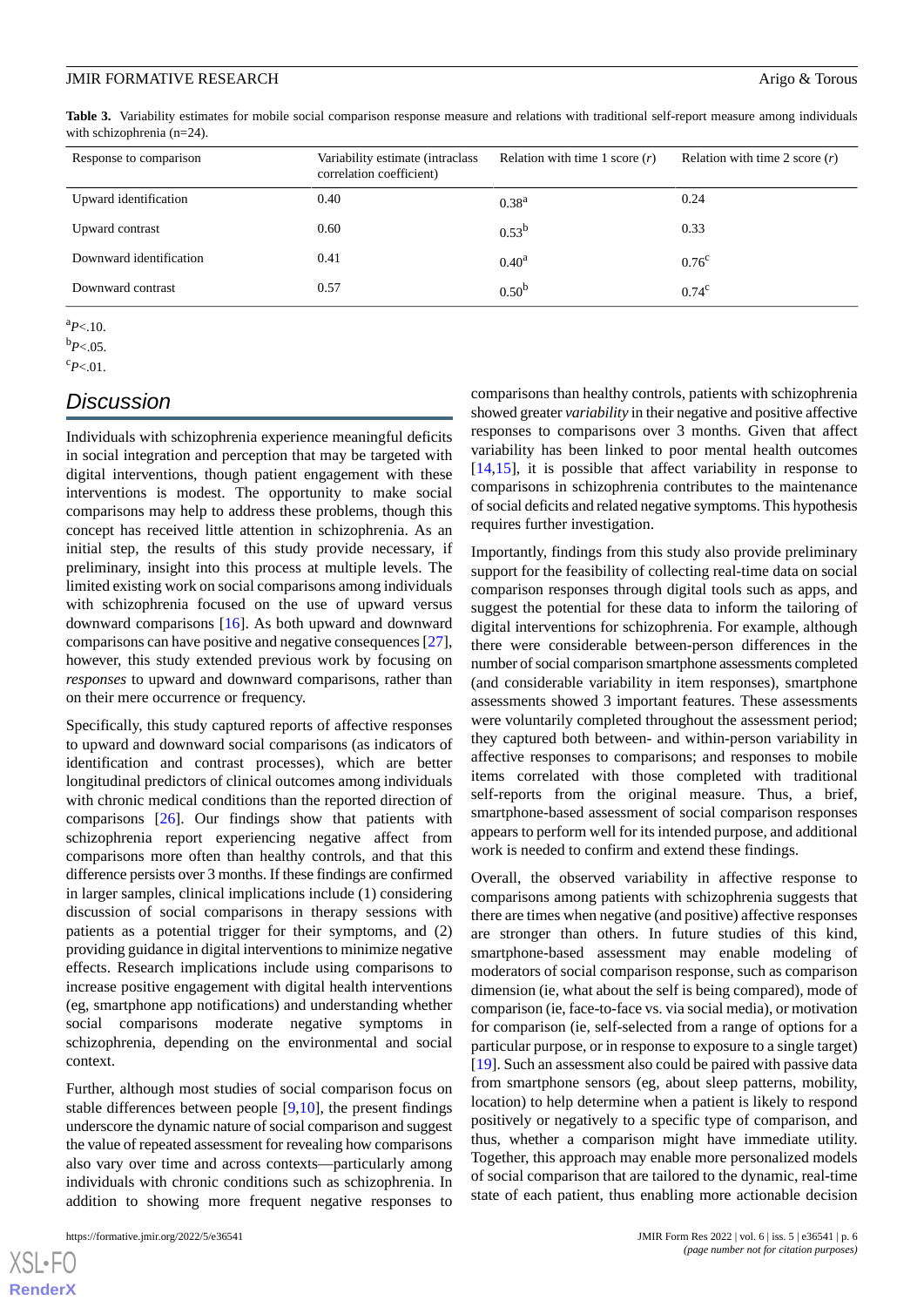points for use in just-in-time adaptive interventions [\[28](#page-8-0)]. Such tailoring is likely to promote engagement with digital interventions by more effectively responding to immediate needs, and thus, customizing a comparison opportunity that is most likely to be engaging or helpful to that person at the time it is deployed.

In the current era of socially connected digital health tools, where patients with schizophrenia engage at rates equal to the general population [\[29](#page-8-1)], there is a renewed need to understand how social comparison theory can assist in ensuring that technology-mediated social interactions are engaging and beneficial. In addition, the need to increase engagement with digital therapies is broader than the context of schizophrenia [[28\]](#page-8-0). Although the results of this study offer insights into social comparison processes in schizophrenia, the methodology presented should be generalizable across many diverse use cases. Thus, the potential of social comparison processes to help drive engagement through more meaningful, relevant, and beneficial messaging that are responsive to local environmental, temporal, and social circumstance highlights the broad applicability of our novel methods.

Strengths of this study include its recruitment of both individuals with schizophrenia and healthy controls, both with equal proportions of men and women, and the use and comparison of both traditional self-report measures and brief versions modified for mobile assessment. Further, the emphasis of this study was on differentiating between- and within-person variability in a critical but understudied aspect of social comparison (ie, affective response), using appropriately sophisticated statistical methods.

As this was a formative pilot study, however, there were noteworthy limitations. Our sample sizes were modest, particularly at time 2, and participants were predominantly White or Asian American. We also did not have the opportunity

to include a clinical control group. Given that participants had flexibility in their completion of mobile assessments, compliance with these assessments was inconsistent across participants. Modest compliance with mobile assessments is common among individuals with schizophrenia and other severe and persistent mental illnesses [[30-](#page-8-2)[33\]](#page-8-3). To ensure that missing data do not bias conclusions, a priority for future work will be to understand patterns of missingness and best practices for reducing it in these and similar populations. For example, participants were not compensated for completing assessments and did not have access to their survey data; adding these components may increase compliance with mobile assessments among individuals with schizophrenia.

In addition, despite reviewing instructions with participants at orientation to specify the time window they should use for reference when completing the mobile version of the Identification-Contrast Scale, it is possible that participants with schizophrenia responded with more global than contextually sensitive impressions of their affective responses. The considerable within-person variability observed in their responses suggests that the measure was sensitive to context, but future studies should consider adding more specific instructions to the mobile version of the measure.

Finally, given the complexity of social comparison and the emphasis on general affective responses in this study, assessments also did not capture all of the aspects of this process that may be relevant to its role in daily life. For example, measures used in this study did not assess individual instances of social comparison, and thus, did not capture the dimension or mode [\[34\]](#page-8-4). Nevertheless, as an initial step in this line of work, findings from this study provide critical evidence to inform future research focused on mobile assessment of social comparison and the tailoring of comparison opportunities to promote patient engagement with digital interventions.

# **Acknowledgments**

This work was supported by the US National Institute of Mental Health under grant number K23 MH116130 (PI: JT) and the US National Heart, Lung, and Blood Institute under grant number K23 HL136657 (PI: DA).

# **Data Availability**

Data are available by request to the second author.

# <span id="page-6-0"></span>**Conflicts of Interest**

<span id="page-6-1"></span>None declared.

## **References**

 $XS$  • FO **[RenderX](http://www.renderx.com/)**

- <span id="page-6-2"></span>1. Cloutier M, Aigbogun MS, Guerin A, Nitulescu R, Ramanakumar AV, Kamat SA, et al. The Economic Burden of Schizophrenia in the United States in 2013. J Clin Psychiatry 2016 Jun;77(6):764-771. [doi: [10.4088/JCP.15m10278](http://dx.doi.org/10.4088/JCP.15m10278)] [Medline: [27135986](http://www.ncbi.nlm.nih.gov/entrez/query.fcgi?cmd=Retrieve&db=PubMed&list_uids=27135986&dopt=Abstract)]
- 2. Correll CU, Schooler NR. Negative Symptoms in Schizophrenia: A Review and Clinical Guide for Recognition, Assessment, and Treatment. Neuropsychiatr Dis Treat 2020;16:519-534 [[FREE Full text](https://dx.doi.org/10.2147/NDT.S225643)] [doi: [10.2147/NDT.S225643](http://dx.doi.org/10.2147/NDT.S225643)] [Medline: [32110026](http://www.ncbi.nlm.nih.gov/entrez/query.fcgi?cmd=Retrieve&db=PubMed&list_uids=32110026&dopt=Abstract)]
- 3. Tandon R, Nasrallah HA, Keshavan MS. Schizophrenia, "just the facts" 4. Clinical features and conceptualization. Schizophr Res 2009 May;110(1-3):1-23. [doi: [10.1016/j.schres.2009.03.005](http://dx.doi.org/10.1016/j.schres.2009.03.005)] [Medline: [19328655\]](http://www.ncbi.nlm.nih.gov/entrez/query.fcgi?cmd=Retrieve&db=PubMed&list_uids=19328655&dopt=Abstract)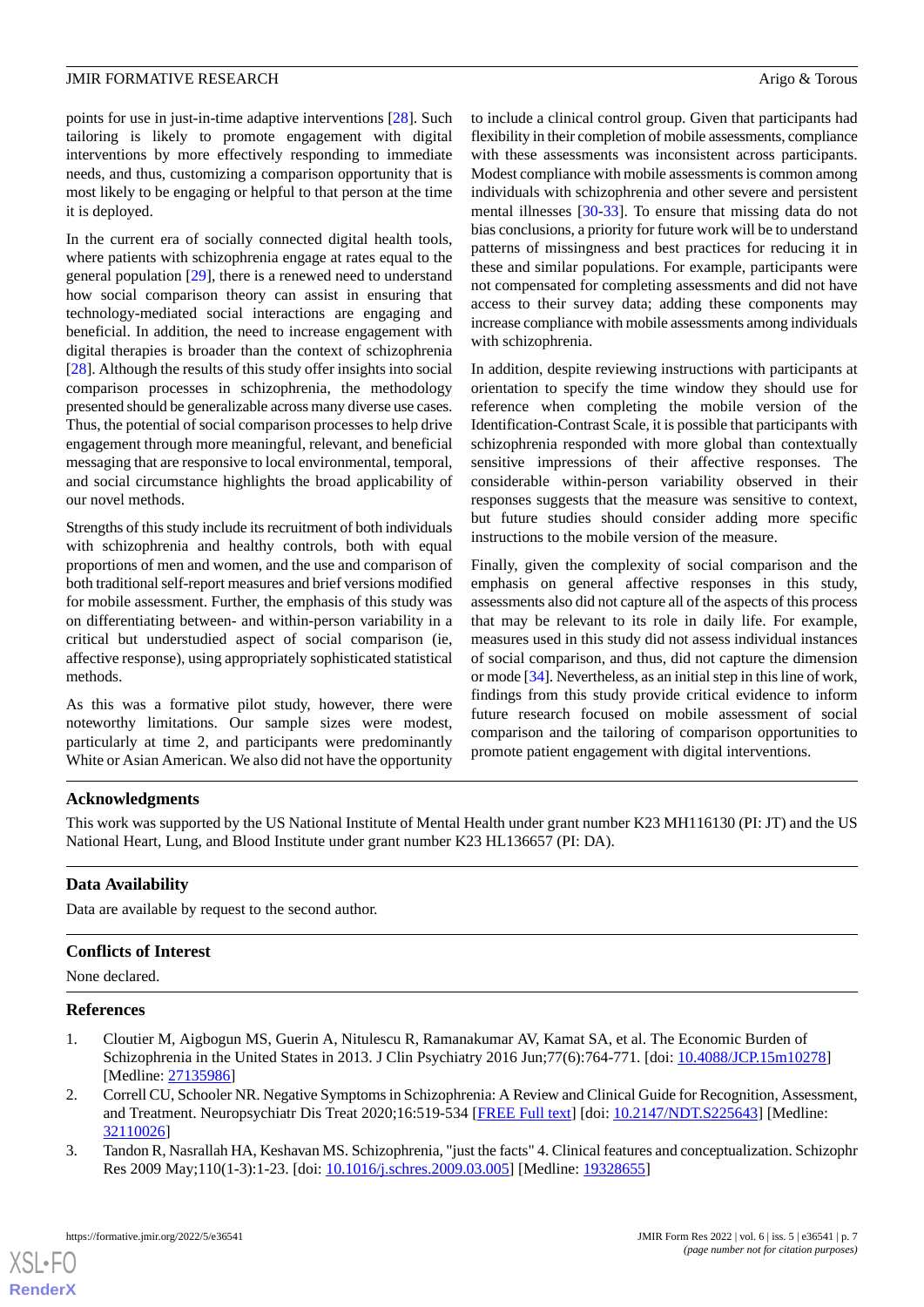- <span id="page-7-0"></span>4. Almerie MQ, Okba Al Marhi M, Jawoosh M, Alsabbagh M, Matar HE, Maayan N, et al. Social skills programmes for schizophrenia. Cochrane Database Syst Rev 2015 Jun 09(6):CD009006 [\[FREE Full text\]](http://europepmc.org/abstract/MED/26059249) [doi: [10.1002/14651858.CD009006.pub2\]](http://dx.doi.org/10.1002/14651858.CD009006.pub2) [Medline: [26059249](http://www.ncbi.nlm.nih.gov/entrez/query.fcgi?cmd=Retrieve&db=PubMed&list_uids=26059249&dopt=Abstract)]
- <span id="page-7-2"></span><span id="page-7-1"></span>5. Torous J, Roberts LW. Needed Innovation in Digital Health and Smartphone Applications for Mental Health: Transparency and Trust. JAMA Psychiatry 2017 May 01;74(5):437-438. [doi: [10.1001/jamapsychiatry.2017.0262](http://dx.doi.org/10.1001/jamapsychiatry.2017.0262)] [Medline: [28384700](http://www.ncbi.nlm.nih.gov/entrez/query.fcgi?cmd=Retrieve&db=PubMed&list_uids=28384700&dopt=Abstract)]
- 6. Baumel A, Muench F, Edan S, Kane J. Objective User Engagement With Mental Health Apps: Systematic Search and Panel-Based Usage Analysis. J Med Internet Res 2019 Sep 25;21(9):e14567 [\[FREE Full text](https://www.jmir.org/2019/9/e14567/)] [doi: [10.2196/14567\]](http://dx.doi.org/10.2196/14567) [Medline: [31573916](http://www.ncbi.nlm.nih.gov/entrez/query.fcgi?cmd=Retrieve&db=PubMed&list_uids=31573916&dopt=Abstract)]
- <span id="page-7-4"></span><span id="page-7-3"></span>7. Elaheebocus SMRA, Weal M, Morrison L, Yardley L. Peer-Based Social Media Features in Behavior Change Interventions: Systematic Review. J Med Internet Res 2018 Feb 22;20(2):e20 [\[FREE Full text\]](https://www.jmir.org/2018/2/e20/) [doi: [10.2196/jmir.8342\]](http://dx.doi.org/10.2196/jmir.8342) [Medline: [29472174](http://www.ncbi.nlm.nih.gov/entrez/query.fcgi?cmd=Retrieve&db=PubMed&list_uids=29472174&dopt=Abstract)]
- <span id="page-7-5"></span>8. Festinger L. A Theory of Social Comparison Processes. Human Relations 2016 Apr 22;7(2):117-140. [doi: [10.1177/001872675400700202\]](http://dx.doi.org/10.1177/001872675400700202)
- <span id="page-7-6"></span>9. Gerber JP, Wheeler L, Suls J. A social comparison theory meta-analysis 60+ years on. Psychol Bull 2018 Feb;144(2):177-197. [doi: [10.1037/bul0000127\]](http://dx.doi.org/10.1037/bul0000127) [Medline: [29144145](http://www.ncbi.nlm.nih.gov/entrez/query.fcgi?cmd=Retrieve&db=PubMed&list_uids=29144145&dopt=Abstract)]
- <span id="page-7-7"></span>10. Arigo D, Suls JM, Smyth JM. Social comparisons and chronic illness: research synthesis and clinical implications. Health Psychol Rev 2014;8(2):154-214. [doi: [10.1080/17437199.2011.634572](http://dx.doi.org/10.1080/17437199.2011.634572)] [Medline: [25053133](http://www.ncbi.nlm.nih.gov/entrez/query.fcgi?cmd=Retrieve&db=PubMed&list_uids=25053133&dopt=Abstract)]
- <span id="page-7-8"></span>11. Buunk B, Ybema J. Social comparisons and occupational stress: the identification-contrast model. In: Buunk BP, Gibbons FX, editors. Health, Coping, and Well-being: Perspectives From Social Comparison Theory. Mahwah, NJ: Lawrence Erlbaum Associates; 1997:359-388.
- <span id="page-7-9"></span>12. Antony MM, Rowa K, Liss A, Swallow SR, Swinson RP. Social comparison processes in social phobia. Behavior Therapy 2005;36(1):65-75. [doi: [10.1016/s0005-7894\(05\)80055-3\]](http://dx.doi.org/10.1016/s0005-7894(05)80055-3)
- <span id="page-7-10"></span>13. McCarthy PA, Morina N. Exploring the association of social comparison with depression and anxiety: A systematic review and meta-analysis. Clin Psychol Psychother 2020 Sep;27(5):640-671. [doi: [10.1002/cpp.2452\]](http://dx.doi.org/10.1002/cpp.2452) [Medline: [32222022\]](http://www.ncbi.nlm.nih.gov/entrez/query.fcgi?cmd=Retrieve&db=PubMed&list_uids=32222022&dopt=Abstract)
- <span id="page-7-11"></span>14. Kuppens P, Van Mechelen I, Nezlek JB, Dossche D, Timmermans T. Individual differences in core affect variability and their relationship to personality and psychological adjustment. Emotion 2007 May;7(2):262-274. [doi: [10.1037/1528-3542.7.2.262\]](http://dx.doi.org/10.1037/1528-3542.7.2.262) [Medline: [17516805](http://www.ncbi.nlm.nih.gov/entrez/query.fcgi?cmd=Retrieve&db=PubMed&list_uids=17516805&dopt=Abstract)]
- <span id="page-7-13"></span><span id="page-7-12"></span>15. Gottfredson NC, Hussong AM. Drinking to dampen affect variability: findings from a college student sample. J Stud Alcohol Drugs 2013 Jul;74(4):576-583 [\[FREE Full text](http://europepmc.org/abstract/MED/23739021)] [doi: [10.15288/jsad.2013.74.576](http://dx.doi.org/10.15288/jsad.2013.74.576)] [Medline: [23739021](http://www.ncbi.nlm.nih.gov/entrez/query.fcgi?cmd=Retrieve&db=PubMed&list_uids=23739021&dopt=Abstract)]
- <span id="page-7-14"></span>16. Franz M, Meyer T, Reber T, Gallhofer B. The importance of social comparisons for high levels of subjective quality of life in chronic schizophrenic patients. Qual Life Res 2000;9(5):481-489. [doi: [10.1023/a:1008938011554](http://dx.doi.org/10.1023/a:1008938011554)] [Medline: [11190003](http://www.ncbi.nlm.nih.gov/entrez/query.fcgi?cmd=Retrieve&db=PubMed&list_uids=11190003&dopt=Abstract)]
- <span id="page-7-15"></span>17. Heilbrun AB, Diller RS, Dodson VS. Defensive projection and paranoid delusions. J Psychiatr Res 1986;20(3):161-173. [doi: [10.1016/0022-3956\(86\)90001-4](http://dx.doi.org/10.1016/0022-3956(86)90001-4)] [Medline: [3772821](http://www.ncbi.nlm.nih.gov/entrez/query.fcgi?cmd=Retrieve&db=PubMed&list_uids=3772821&dopt=Abstract)]
- <span id="page-7-16"></span>18. Arigo D, Brown MM, Pasko K, Suls J. Social Comparison Features in Physical Activity Promotion Apps: Scoping Meta-Review. J Med Internet Res 2020 Mar 27;22(3):e15642 [\[FREE Full text](https://www.jmir.org/2020/3/e15642/)] [doi: [10.2196/15642](http://dx.doi.org/10.2196/15642)] [Medline: [32217499](http://www.ncbi.nlm.nih.gov/entrez/query.fcgi?cmd=Retrieve&db=PubMed&list_uids=32217499&dopt=Abstract)]
- <span id="page-7-17"></span>19. Arigo D, Mogle JA, Brown MM, Pasko K, Travers L, Sweeder L, et al. Methods to Assess Social Comparison Processes Within Persons in Daily Life: A Scoping Review. Front Psychol 2019;10:2909 [\[FREE Full text](https://doi.org/10.3389/fpsyg.2019.02909)] [doi: [10.3389/fpsyg.2019.02909](http://dx.doi.org/10.3389/fpsyg.2019.02909)] [Medline: [32038352\]](http://www.ncbi.nlm.nih.gov/entrez/query.fcgi?cmd=Retrieve&db=PubMed&list_uids=32038352&dopt=Abstract)
- <span id="page-7-18"></span>20. Curran PJ, Bauer DJ. The disaggregation of within-person and between-person effects in longitudinal models of change. Annu Rev Psychol 2011;62:583-619 [[FREE Full text\]](http://europepmc.org/abstract/MED/19575624) [doi: [10.1146/annurev.psych.093008.100356](http://dx.doi.org/10.1146/annurev.psych.093008.100356)] [Medline: [19575624](http://www.ncbi.nlm.nih.gov/entrez/query.fcgi?cmd=Retrieve&db=PubMed&list_uids=19575624&dopt=Abstract)]
- <span id="page-7-19"></span>21. van Os J, Pries L, Ten Have M, de Graaf R, van Dorsselaer S, Bak M, et al. Schizophrenia and the Environment: Within-Person Analyses May be Required to Yield Evidence of Unconfounded and Causal Association-The Example of Cannabis and Psychosis. Schizophr Bull 2021 Apr 29;47(3):594-603 [\[FREE Full text\]](http://europepmc.org/abstract/MED/33693921) [doi: [10.1093/schbul/sbab019](http://dx.doi.org/10.1093/schbul/sbab019)] [Medline: [33693921](http://www.ncbi.nlm.nih.gov/entrez/query.fcgi?cmd=Retrieve&db=PubMed&list_uids=33693921&dopt=Abstract)]
- <span id="page-7-20"></span>22. Cuthbert BN, Morris SE. Evolving Concepts of the Schizophrenia Spectrum: A Research Domain Criteria Perspective. Front Psychiatry 2021 Feb 25;12:641319 [[FREE Full text](https://doi.org/10.3389/fpsyt.2021.641319)] [doi: [10.3389/fpsyt.2021.641319\]](http://dx.doi.org/10.3389/fpsyt.2021.641319) [Medline: [33716834](http://www.ncbi.nlm.nih.gov/entrez/query.fcgi?cmd=Retrieve&db=PubMed&list_uids=33716834&dopt=Abstract)]
- <span id="page-7-22"></span><span id="page-7-21"></span>23. Sheehan DV, Lecrubier Y, Sheehan KH, Amorim P, Janavs J, Weiller E, et al. The Mini-International Neuropsychiatric Interview (M.I.N.I.): the development and validation of a structured diagnostic psychiatric interview for DSM-IV and ICD-10. J Clin Psychiatry 1998;59 Suppl 20:22-33;quiz 34. [Medline: [9881538\]](http://www.ncbi.nlm.nih.gov/entrez/query.fcgi?cmd=Retrieve&db=PubMed&list_uids=9881538&dopt=Abstract)
- <span id="page-7-23"></span>24. Van der Zee K, Buunk B, Sanderman R, Botke G, van den Bergh F. Social comparison and coping with cancer treatment. Personality and Individual Differences 2000 Jan;28(1):17-34. [doi: [10.1016/s0191-8869\(99\)00045-8](http://dx.doi.org/10.1016/s0191-8869(99)00045-8)]
- 25. VanderZee K, Buunk B, Sanderman R. The relationship between social comparison processes and personality. Personality and Individual Differences 1996 May;20(5):551-565. [doi: [10.1016/0191-8869\(96\)00007-4](http://dx.doi.org/10.1016/0191-8869(96)00007-4)]
- 26. Arigo D, Haggerty K. Social comparisons and long-term rehabilitation for traumatic brain injury: A longitudinal study. J Health Psychol 2018 Nov;23(13):1743-1748. [doi: [10.1177/1359105316669583\]](http://dx.doi.org/10.1177/1359105316669583) [Medline: [27708125](http://www.ncbi.nlm.nih.gov/entrez/query.fcgi?cmd=Retrieve&db=PubMed&list_uids=27708125&dopt=Abstract)]
- 27. Buunk BP, Collins RL, Taylor SE, VanYperen NW, Dakof GA. The affective consequences of social comparison: either direction has its ups and downs. J Pers Soc Psychol 1990 Dec;59(6):1238-1249. [doi: [10.1037//0022-3514.59.6.1238\]](http://dx.doi.org/10.1037//0022-3514.59.6.1238) [Medline: [2283590\]](http://www.ncbi.nlm.nih.gov/entrez/query.fcgi?cmd=Retrieve&db=PubMed&list_uids=2283590&dopt=Abstract)

[XSL](http://www.w3.org/Style/XSL)•FO **[RenderX](http://www.renderx.com/)**